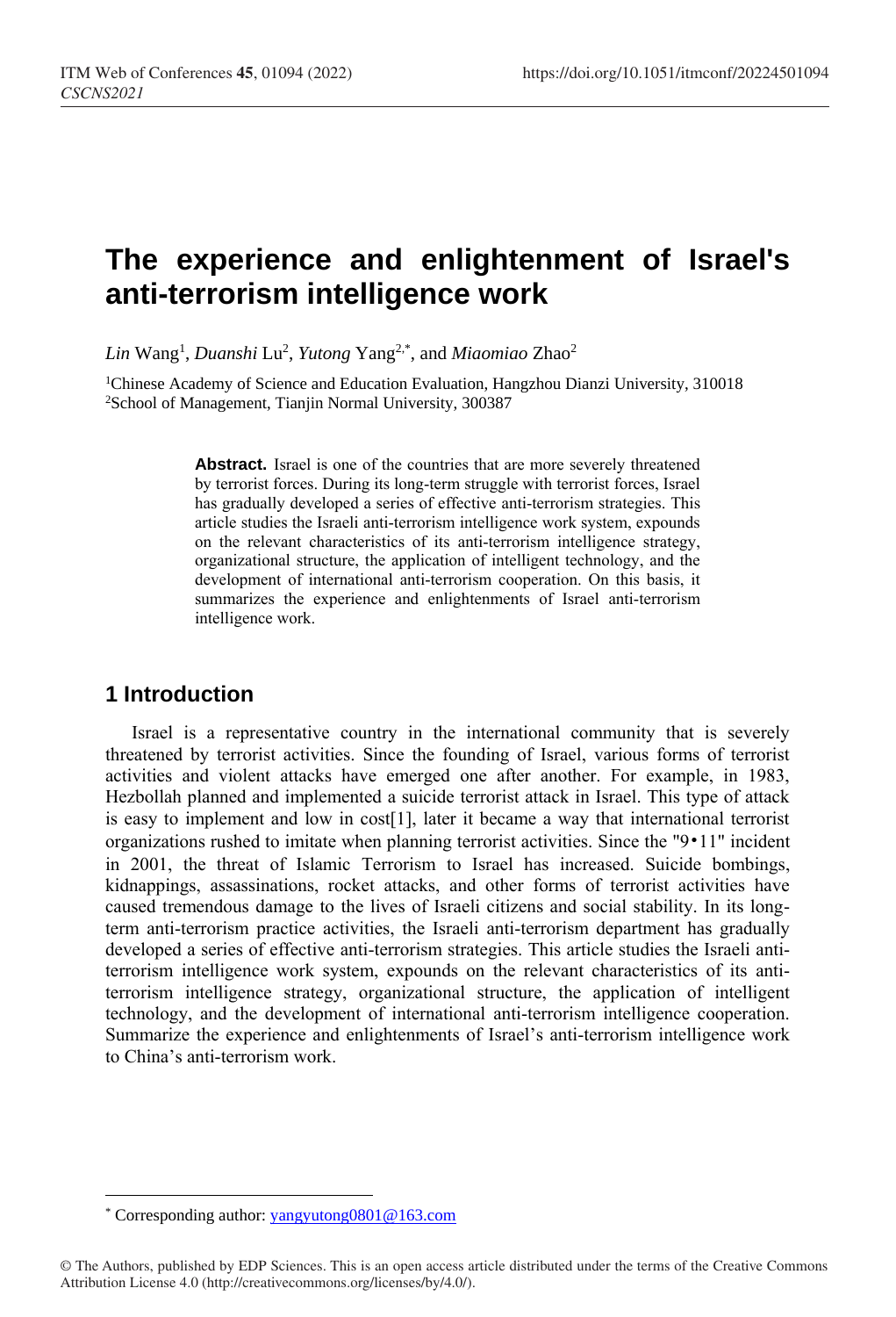## **2 Israel's anti-terrorism intelligence work system**

### **2.1 Organizational structure and characteristics of anti-terrorism intelligence work system**

Intelligence is the core of anti-terrorism[2]. Israel attaches great importance to antiterrorism intelligence and has accumulated much experience in constructing a antiterrorism intelligence system. Israel's anti-terrorism intelligence system is characterized by a clear division of labor, a sound personnel recruitment and management training mechanism, a strong anti-terrorist awareness of the people, and active anti-terrorism intelligence cooperation with neighboring countries and developed countries. According to statistics, the Israeli anti-terrorism intelligence agency receives more than 1 million intelligence clues from citizens every year[3]. With regard to international anti-terrorism intelligence cooperation, Israel has established anti-terrorism cooperation networks with the United States, Turkey, India and other countries, and has achieved remarkable results.

The Intelligence Heads Committee has set five key points in its anti-terrorism work: grasping the intentions or policies of other organizations against Israel, the interests of Jews and immigration issues, assessment of aid to Arab countries or organizations, and secret weapons transactions, and the collection of scientific and technological information. The Israeli anti-terrorist organization, with the Intelligence Department Heads Committee as the core, unified leadership, established five intelligence agencies, Mossad, Simbet, Aman, Unit 8200 and Unit 9900, which are respectively responsible for external, internal, military, signal, and image intelligence work. Cooperate with each other to promote the efficient operation of intelligence. Among them, Mossad is responsible for collecting foreign intelligence under the direct leadership of the Prime Minister, and is Israel's largest, most representative and most important intelligence agency[4]. Mossad collected information on suspicious terrorist activities around the world, and quickly launched underground hunts and assassinations to effectively ensure border security. ShinBet, also known as the Israeli Security Agency, is a central counterintelligence organization responsible for domestic security affairs. Its purpose is to maintain national security, combat domestic espionage activities, interrogate terrorist suspects, and protect important personnel and important venues. In addition, it is also responsible for providing information about terrorist targets to the Air Force to implement "targeted elimination" [5].

#### **2.2 Application of anti-terrorism intelligence technology**

In the big data age, modern information technology is particularly important. In order to actively respond to the new situation in the online anti-terrorist battlefield, Israel has established a "cyber brigade" that can monitor the cyber activities of terrorist suspects in real time and effectively provide early warning. In 2014, with the help of cyber-surveillance, Israeli officials successfully captured three terrorists who attempted to make suicide bombers at the Jerusalem Conference Center and the U.S. Embassy in Tel Aviv[6]. Furthermore, Israeli intelligence personnel use big data information mining technology to build a face recognition database from the collected terrorist images, and use the database to monitor terrorist activities. The Israeli Verint company provides the facial recognition service Face-Int, whose core is the face recognition database. The information contained in this database comes from the avatar information on websites such as Facebook and YouTube and mainly collects facial information. Use the publicity of Facebook and other websites, coupled with robot or crawler technology to visit websites, it collects up to 35,000 terrorist faces and related activity information[7]. Through the face recognition database, intelligence personnel focuses on monitoring the information in the database, combines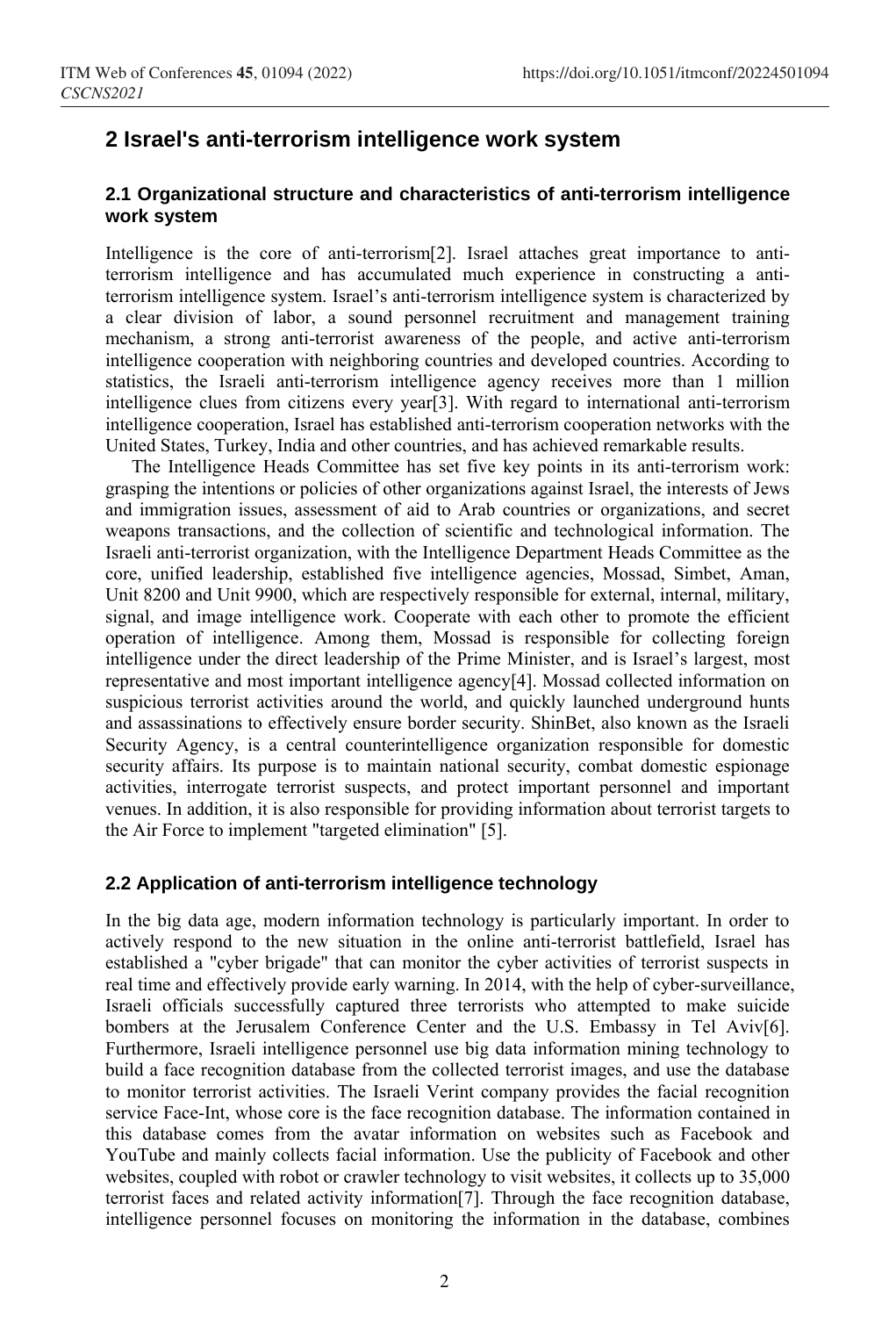artificial intelligence and social network to analyze the time, goal, and means of terrorists' crimes and grasp all the dynamics of potential terrorist activities[8].

### **2.3 International cooperation on anti-terrorism intelligence**

Israel has long suffered the threat of terrorism due to its own historical and geographical factors. In order to improve this predicament, it has decided to adopt the form of international cooperation to achieve the goal of jointly preventing and eliminating terrorism. Israel proactively carried out anti-terrorism cooperation activities with the United States. They signed a series of anti-terrorism agreements, such as the "Military Information Comprehensive Security Agreement" and "Signals Intelligence Cooperation Guide" [9]. The United States has abundant intelligence resources and advanced technology, and Israel has long-term anti-terrorism experience. The two countries have established an antiterrorism intelligence sharing system, exchanged intelligence with each other, and held regular joint military intelligence meetings to form a win-win situation. In addition, Israel also cooperates with India on anti-terrorism. In 2000, the two countries established a joint anti-terrorism working group to analyze and share intelligence and make early warnings[10]. The two countries cooperate under the threat of terrorism, which has dramatically improved their national security and defense capabilities.

# **3 The experience and enlightenment of Israel's anti-terrorism intelligence work**

In terms of overall anti-terrorism strategy, China and Israel have similarities; they oppose all forms of terrorism and do not compromise with any terrorist organization or personnel. However, compared with the long history of Israel's anti-terrorism intelligence work, China's anti-terrorism intelligence work was carried out at the beginning of 21 century[11]. Although China has accumulated experience today, the terrorism threats China faces have become increasingly complex and severe, and the anti-terrorism intelligence system still has many drawbacks. Most of the violent terrorist attacks in China are dominated by religious extremism, national separatism, cult terrorism, and cyber-terrorism. Israel has advanced experience in anti-terrorism intelligence work, which can be used as a reference for China.

## **3.1 Improving China's anti-terrorism intelligence organization system**

China has initially established a anti-terrorism intelligence system that suits national conditions. However, there is still a big gap compared with Israel's coordinated antiterrorism intelligence system. Chinese anti-terrorism intelligence organizations mainly include anti-terrorism work leading groups, public security agencies, national security agencies, and military agencies[12]. The anti-terrorism work leading group established in 2013 is the core of the anti-terrorism intelligence organization[13]. China issued the "People's Republic of China Anti-Terrorism Law" in 2016. The law reforms and optimizes anti-terrorism intelligence organizations. However, because the specific responsibilities of each department are not clarified, the problems of repeated construction of intelligence platforms and the waste of intelligence resources still exist. Therefore, the coordination between various departments within China's current anti-terrorism intelligence organization needs to be strengthened. Research also pointed out that Chinese anti-terrorism departments lack good cooperation and sharing mechanisms[14], weakening early warning functions. China should pay attention to the core and essence of Israel's anti-terrorism intelligence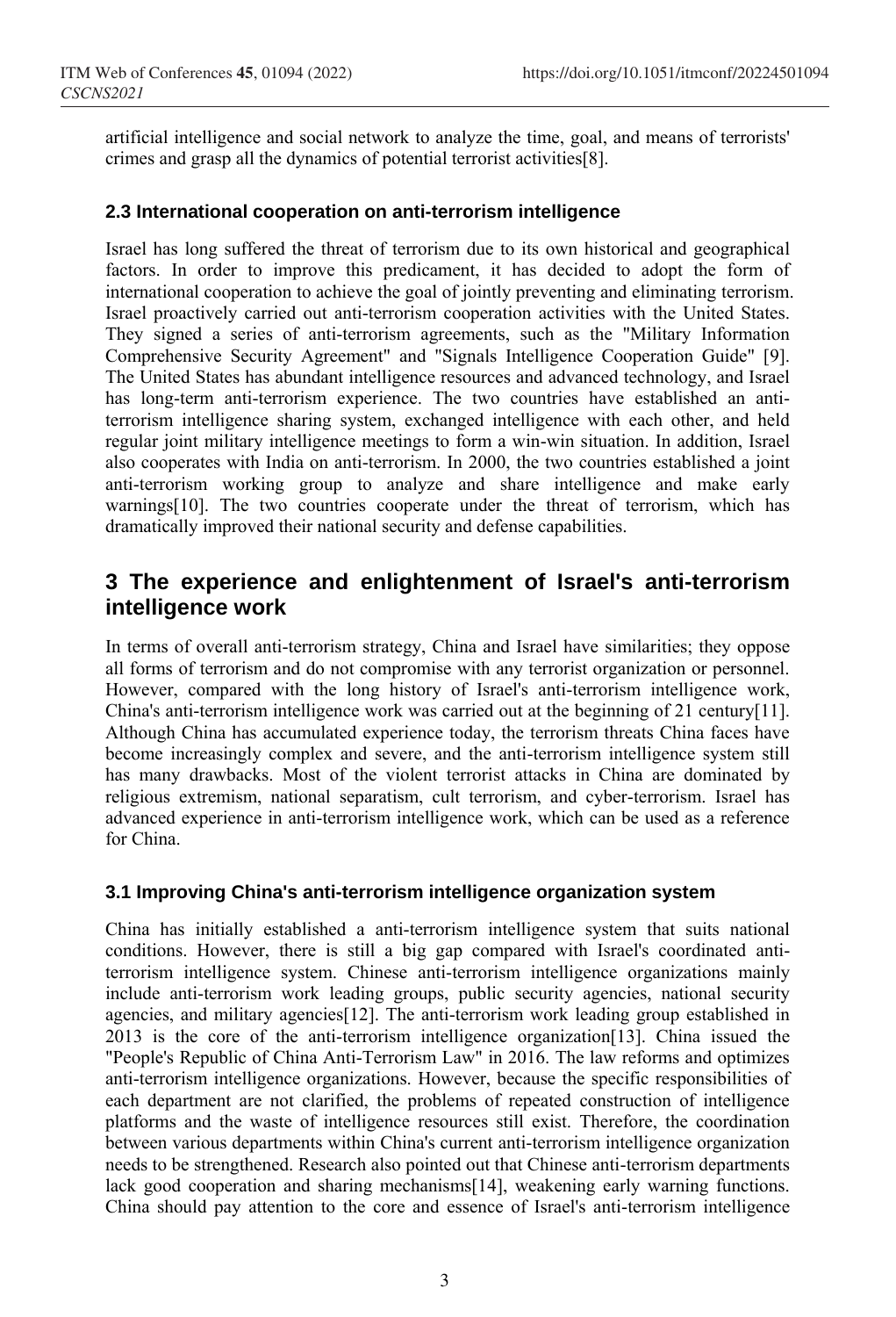system. Create a coordinated anti-terrorism early warning system with the national antiterrorism leading group as the core and the public security department, the armed police force, and the security department as the foundation.This system should break the information barriers between different departments, share and integrate terrorism-related resources, clarify the division of responsibilities between intelligence agencies in order to improve the efficiency of collaborative early warning fully.

## **3.2 Focusing on the construction of anti-terrorism databases and the application of big data technology**

President Xi Jinping pointed out that China must attach great importance to applying modern information technologies such as big data, cloud computing, intelligent engineering, and the Internet of Things, and continuously improve the level of public safety equipment [15]. In 2018, China established a national anti-terrorism intelligence center, but no special anti-terrorism intelligence database exists. Terrorism-related data are scattered in various regions, which is not conducive to improving early warning capabilities and making optimal decisions[16]. Advanced data processing technology is critical in the anti-terrorism work in the era of big data. During the Gaza War, Israel's national security agency "Simbet" [17] and Itsraeli army has collected a large amount of seemingly irrelevant digital information such as videos and pictures, and used big data technology to compare and analyze the data, successfully completed the "targeted elimination" of the enemy's senior leaders[18]. At present, Chinese anti-terrorism data collection and analysis mostly rely on human intelligence.It is necessary to establish an advanced network intelligence collection system based on big data and improve data processing ability as soon as possible. In the current Internet environment, Chinese intelligence agencies should also put efforts into developing data analysis tools and databases. It is necessary to construct a anti-terrorism database to collect detailed information on persons with major criminal records and those who have participated in riots because they are more likely to be lured into terrorist groups. By managing such databases, tracking and forecasting these special personnel's possible terrorist activities can be strengthened. Chinese intelligence agency should also integrate the platform of the National Anti-Terrorism Intelligence Center and local anti-terrorism intelligence platforms to establish an anti-terrorism intelligence aggregation mechanism and digital integrative intelligence analysis system.

## **3.3 Training a group of highly qualified intelligence analysts**

The effectiveness of anti-terrorism intelligence work depends on the quality of intelligence analysis, which will affect the entire anti-terrorism operation. Mossad agents have to go through two years of basic action courses, field action courses. If the employee has literacy defects, they must be sent to universities for further education. Compared with Israel's strict talent selection standards, Chinese public security colleges still have a lot of room for improvement in designing the curriculum system for cultivating anti-terrorism intelligence talents. There are problems of incomplete curriculum system and few practical courses. China urgently needs to establish a standardized talent selection, education and training system, and cultivate a group of outstanding anti-terrorism intelligence analysis talents with firm beliefs, rich knowledge, and strong abilities.First of all, the personnel department of China's intelligence agencies must give priority to hiring college students, improve the education level of intelligence personnel, and set up standardized examinations to select talents with a certain degree of education. Secondly, China should emphasize the continuous training of intelligence analysts in foreign language ability, computer technology, physical fitness, etc. Finally, it emphasizes the maintenance of the ideology of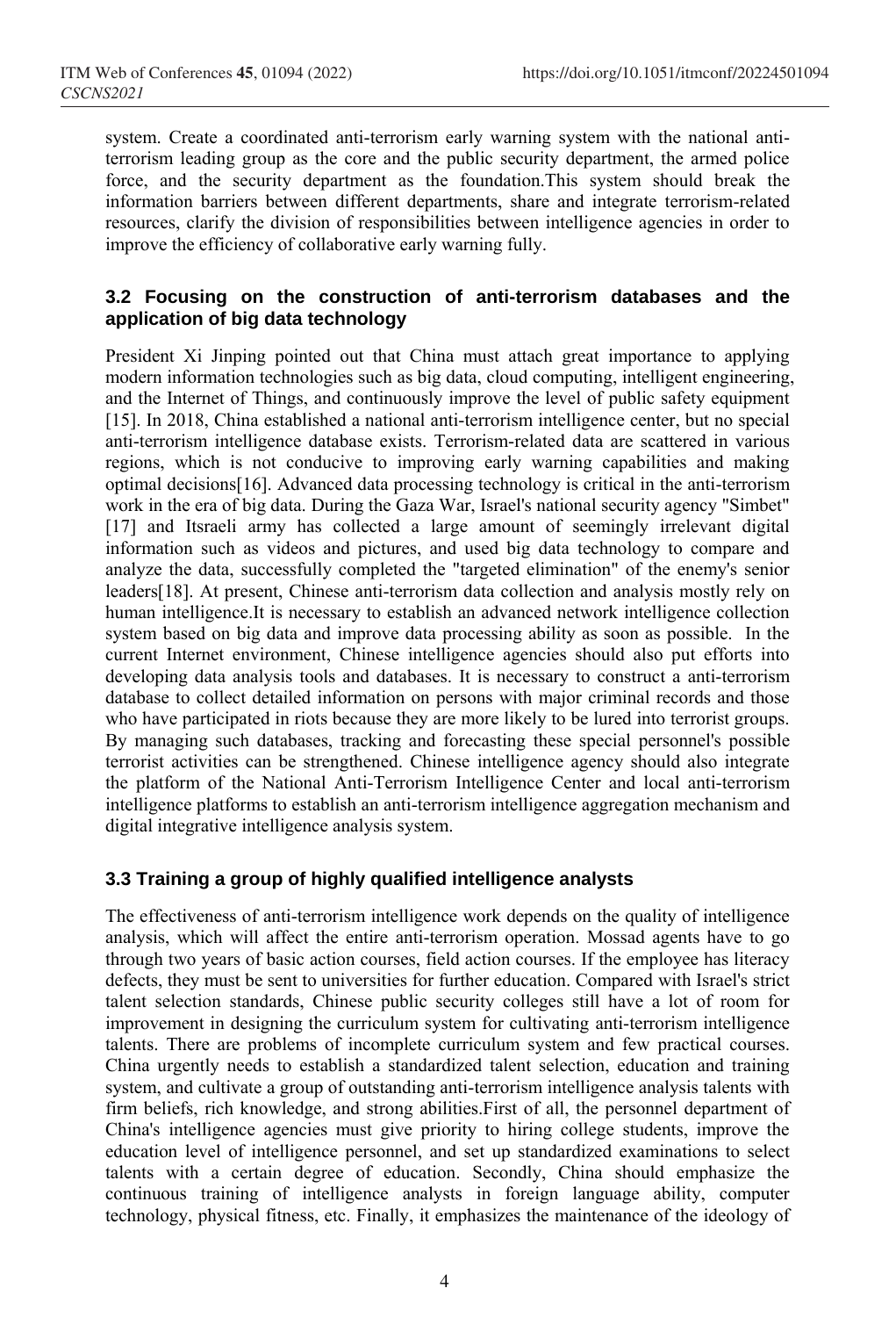anti-terrorism intelligence personnel. For example, regularly carry out patriotism education, strengthen political beliefs, and always put national interests first.

### **3.4 Constructing anti-terrorism think tanks**

Israeli private think tanks provide a steady stream of academic support for the country's anti-terrorism intelligence work[19]. Israel's National Security Institute and the Israel-Palestinian Innovation Area Initiative are both top think tanks globally. The intelligence products published by these two think tanks have always been the decision support providers of the Israeli intelligence service, and their funds are not from the government but mostly from various fund organizations and individual donations. In China, universities and academic institutions are the largest think tanks. Therefore, Chinese anti-terrorism agencies at all levels should make good use of universities and academic institutions' research capabilities, strengthening exchanges and sharing anti-terrorism research outputs with universities and academic institutions. The practical problems faced by the intelligence agencies are needed to report to universities and academic institutions on time to solve them together. Universities and academic institutions should play a vital role in antiterrorism intelligence research and support the government decision-making to form antiterrorism think tanks.

### **3.5 Opening up mass anti-terrorism intelligence channels**

Intelligence collection is the center of anti-terrorism work and a prerequisite for effective anti-terrorism early warning. At present, Chinese anti-terrorism intelligence mainly comes from reports from the Ministry of Public Security or other departments [20]. Such a relatively single source channel is difficult to form a comprehensive, multi-level, and highly sensitive anti-terrorism intelligence network. Israel's government dedicates itself to anti-terrorism education and guides people to participate in the fight against terrorism. It carries out skills training, psychological education, and anti-terrorism drills every year, and cultivates people's anti-terrorism awareness and sense of responsibility through various media. As a result, the Israeli police and anti-terrorism intelligence agencies receive a large number of intelligence clues collected from the masses [21]. Civil intelligence sources have greatly saved manpower and material resources and improved work efficiency. Therefore, in the face of complex terrorism threats, China also needs to form a "national defense against terrorism" model. Anti-terrorism departments at all levels across the country must do a good job in mobilizing the masses and popularizing anti-terrorism knowledge. First, China should increase its investment in anti-terrorism and safety education for student groups, especially elementary and middle school students. Experts and scholars should be invited to schools for comprehensive anti-terrorism safety education. The second is to hold lectures or knowledge salons at the grassroots level, and adopt a reward mechanism to encourage the masses to provide valuable clues. Due to China's institutional advantages, it is expected to open up a wide range of people's anti-terrorism intelligence channels. Finally, China should also attach importance to anti-terrorism legislation, increase citizens' obligations to fight terrorism, and encourage more people to cooperate with anti-terrorism agencies.

## **3.6 Deepening international anti-terrorism intelligence cooperation and sharing**

Israel's international cooperation on anti-terrorism intelligence with the United States and India has improved Israel's intelligence capabilities and obtained more intelligence sources.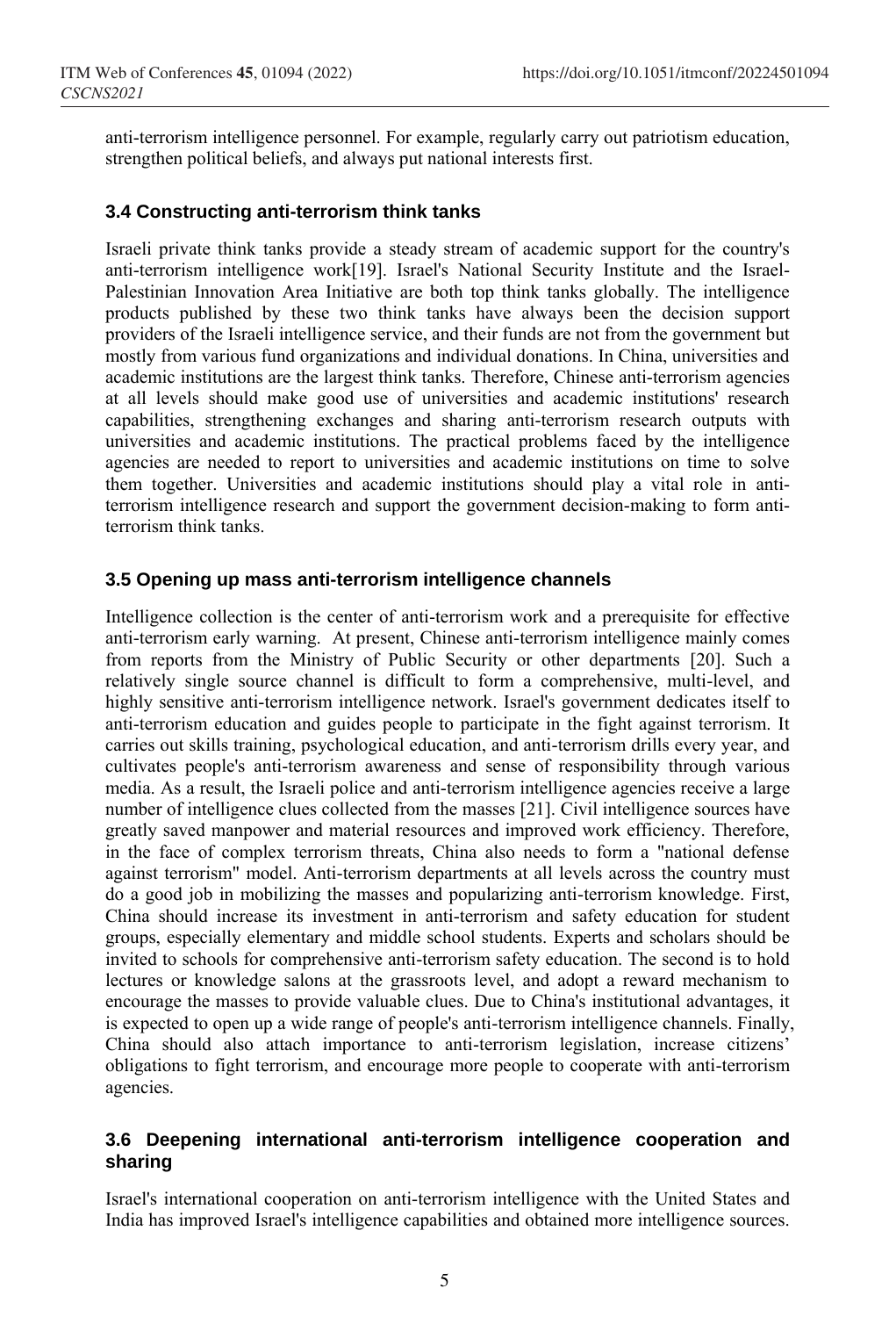Multilateral cooperation with other countries in anti-terrorism intelligence work will help China learn the advanced experience from other countries. China still needs to broaden international anti-terrorism cooperation, especially expanding cooperation with countries and regions along the "Belt and Road" and international organizations. The cooperation fields include intelligence sharing, intelligence technology exchanges, information networks alliance. Because of the low cost of cyber-terrorist activities, their influential global scope, and serious consequences, China must cooperate with all countries to combat cyber-terrorist forces. In the next step, China should give full play to the regional integration of the Shanghai Cooperation Organization and other organizations to combat cyber terrorism to build an international community with a shared future for human security.

# **4 Concluding remarks**

This paper analyzes Israel's anti-terrorism intelligence work in detail, including the features of the work system, organizational structure, technology application, and international cooperation. Israel's advanced anti-terrorism intelligence work experience is reviewed. We put forward countermeasures and suggestions based on the terrorism threat situation and existing problems of anti-terrorism intelligence work in China by referencing the Israel experience. The suggestions for internal intelligence organizations include improving the organizational system and intelligence technology and training intelligence personnel. The suggestions for external work include cooperating with think tanks, strengthening the public's efforts, popularizing anti-terrorism security education, expanding anti-terrorism intelligence channels, and deepening international anti-terrorism cooperation. China's antiterrorism intelligence work still has a long way to go. It is necessary to continuously learn from the advanced experience of other countries and strive to develop more innovative and practical measures.

# **References**

- 1. Pu Fangyuan. Study of the Basic Paths of Israeli Military Intelligence's Military and Civilian Integration. *Journal of Intelligence*, 2017,36(2) : 8-11,58. (in Chinese)
- 2. Guliazhati Tuerxun. Israel's Anti-terrorism Mechanism and Its Enlightenment to China. Journal of Xinjiang Police College, 2015, (4):10-12. (in Chinese)
- 3. Lu Quanming, Chen Dongbo. "Star of david"—Overview of the Israeli Intelligence Community. *Modern World Police,* 2016, (7):56-61. (in Chinese)
- 4. Chen Xin. Israel Security Service. *Modern World Police,* 2017, (2):61-62. (in Chinese)
- 5. Fan Xiaolin.Israel: turning big data into a weapon against terrorism. *Military Digest,* 2017(07):17-19. (in Chinese)
- 6. Tencent.com. Former Israeli intelligence officials use Facebook to build a face recognition database [EB/OL].[2018-04-19]. https://tech.qq.com/a/20180419/020428.htm (in Chinese)
- 7. Li Benxian, Zhang Wei, Mei Jianming, etc. Research on the Application of Big Data in Anti-terrorism Intelligence Work. Journal of Intelligence, 2014, (12):1-5.(in Chinese)
- 8. US-ISRAEL Intelligence greement-1999.[2019-01-26]. https://assets.documentcloud.org/documents/1240001/israel-us-1999- agreement.pdf.
- 9. Sohu.com. How far can India-Israel defense cooperation in the Modi era go?. [2017- 09-05]. https://www.sohu.com/a/169702359\_329822 (in Chinese)